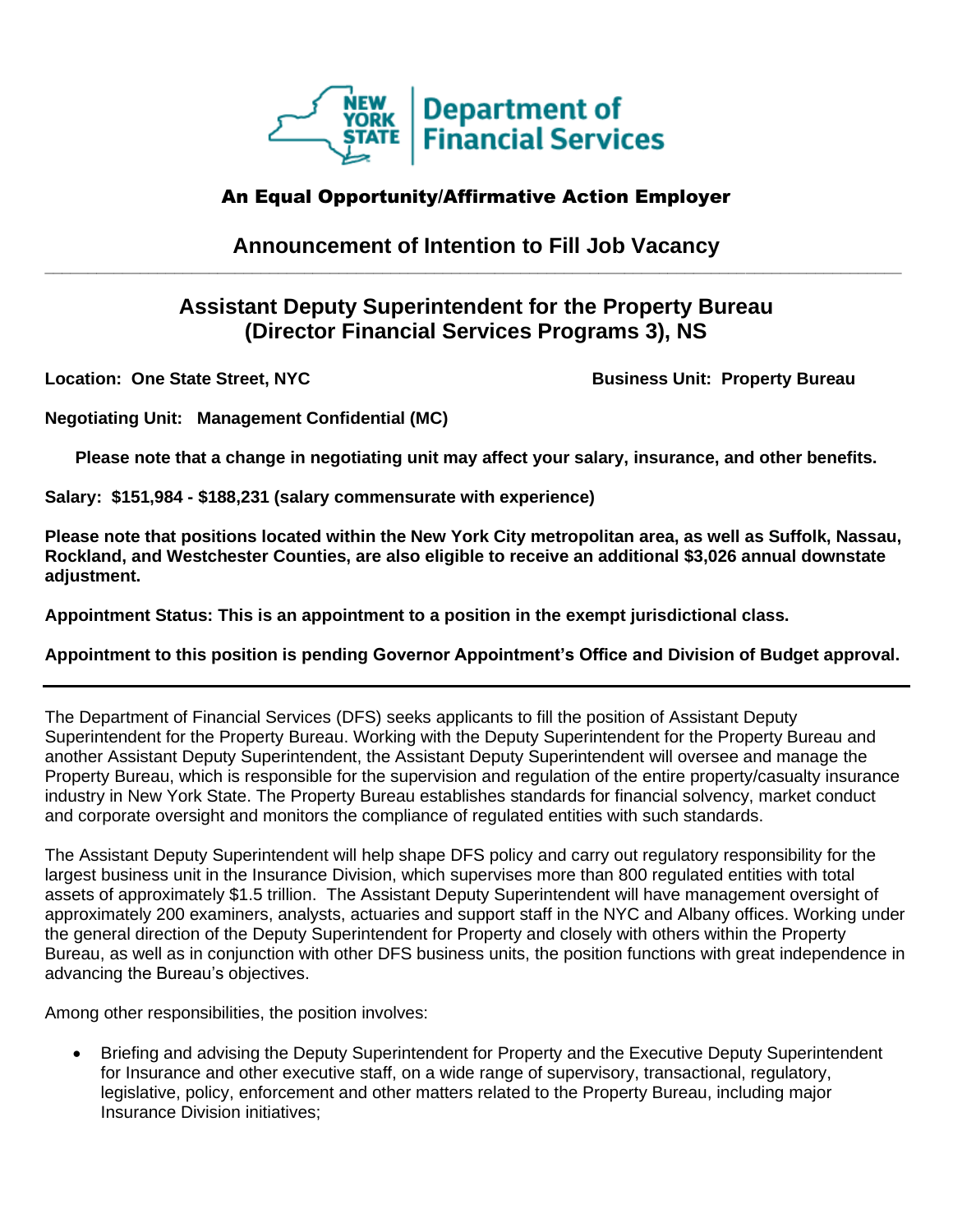- Analyzing and making recommendations based on a thorough understanding of the short- and long-term impact of any property/casualty insurance-related decisions, projects or initiatives;
- Participating in the supervision of examinations of regulated entities, including the supervision of the Property Bureau's Market Conduct Unit that applies the New York Insurance Law (NYIL) and related laws and regulations to protect consumers;
- Assisting in the analysis of and advising on corporate transactions pursuant to Article 15 of the NYIL;
- Assisting in the oversight and management of the activities and operations of the Property Bureau, including establishing goals and priorities, monitoring performance, coordinating the work of the Property Bureau's units, and ensuring that the Bureau's work objectives and priorities are met;
- Working closely with staff in other Divisions of DFS, including the General Counsel's Office, Climate Division, Cyber Division, Legislative Affairs, Consumer Protection and Enforcement and others, on property/casualty insurance-related decisions, regulations, laws, enforcement matters, projects, and initiatives; and
- Leading or participating in meetings and conferences and generally interacting with regulated entities or their representatives, industry organizations, the National Association of Insurance Commissioners, other governmental agencies, and the public on property/casualty insurance-related matters.

### **Preferred Qualifications:**

- At least 10 years of relevant work experience, of which 5 years should be in the property/casualty insurance industry;
- Strong familiarity with insurance regulation and the NYIL;
- Superior written and oral communication skills;
- Strong analytical skills;
- Strong project management skills, including experience managing many time-sensitive, complex projects simultaneously;
- Demonstrated ability to supervise large teams;
- Demonstrated ability to manage human capital and other resources to support short- and long-term priorities; and
- JD or accounting and/or actuarial credentials.

#### **Appointment Method:**

This is an appointment to a position in the exempt jurisdictional class. As such, the incumbent of this position would serve at the pleasure of the appointing authority.

**To Apply:** Interested qualified candidates must submit a resume and letter of interest **no later than July 29, 2022,** to the email address listed below. Please include (**Box DFSP3-ADSPB-10135**) in the subject line of your email to ensure receipt of your application. **Email submissions are preferred.** 

> Thomas Hurd **Box DFSP3-ADSPB-10135** New York State Department of Financial Services Office of Human Resources Management 99 Washington Avenue, Suite 301 Albany, New York 12257 Email: nce.notifications@dfs.ny.gov Fax: (518) 402-5071

Please note that not all applicants may be scheduled for an interview.

#### **AMERICANS WITH DISABILITIES ACT: REASONABLE ACCOMMODATIONS**